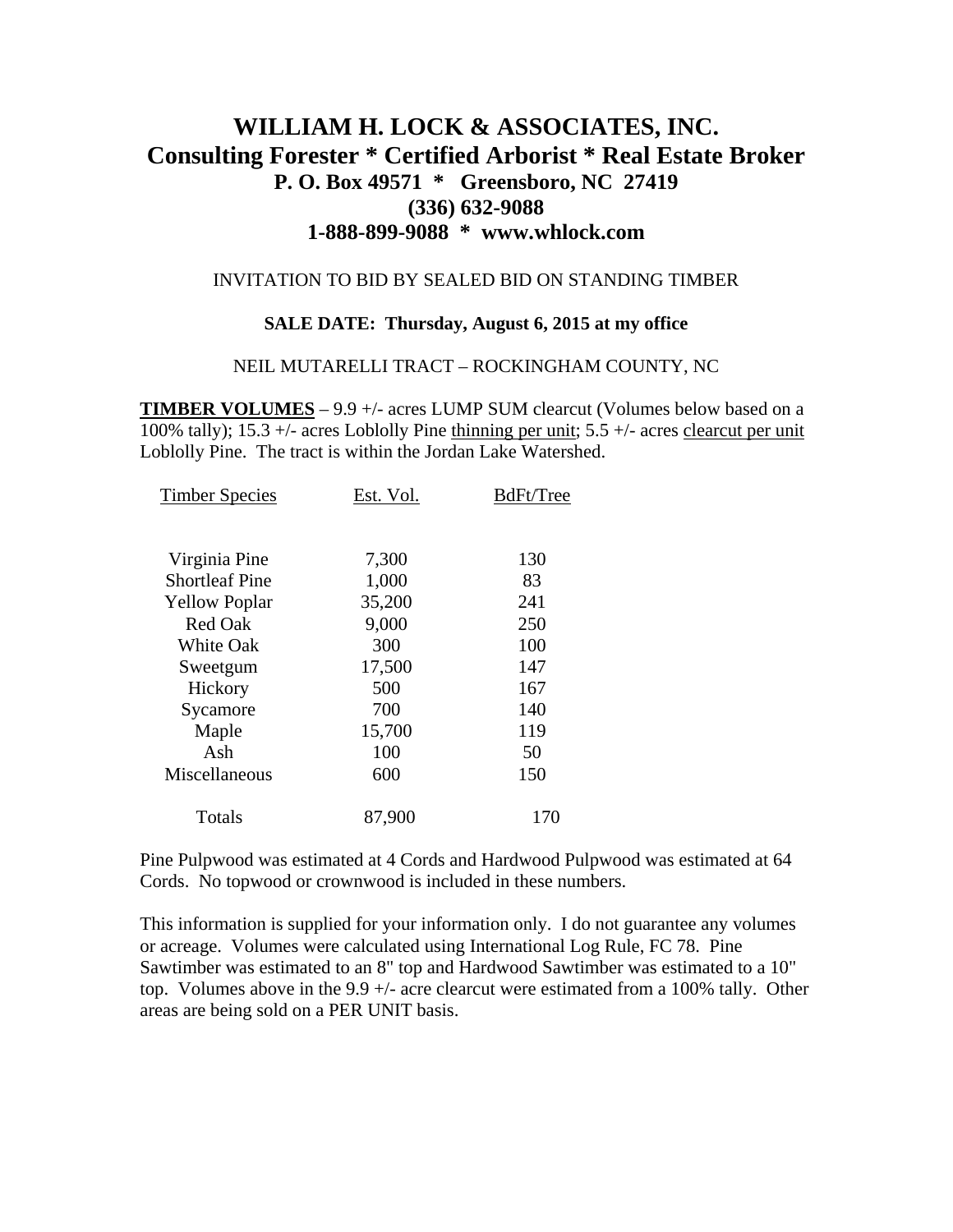Page Two Mutarelli Tract - Timber Sale Sale Date: Thursday – August 6, 2015

## **LOCATION:**

This tract is located on the west side of Highway 87 across from its intersection with Stanfield Road. See attached location maps.

### **BIDS:**

**The Mutarelli Tract is being sold on a lump sum sealed bid basis for the "Clearcut Lump Sum" areas and a "Per Unit" basis for the Loblolly Thinning and the Per Unit Clearcut areas. The Per Unit bids should include a per ton figure for pine pulpwood, hardwood pulpwood, pine sawlogs, and hardwood sawlogs.** Bids will be accepted by **regular mail** if received by 5:00 pm on Wednesday, August 5, 2015 **OR** bids will be accepted by **email ([whlock@whlock.com\)](mailto:whlock@whlock.com), telephone (336-632-9088), fax (336-632-9088), or in-person** at my office until 11:00 am on Thursday, August 6, 2015. At 11:00 am on Thursday, August 6, 2015 all bids received will be recorded. The successful bidder will be notified within 24 hours of the bid openings. A 10% deposit may be requested to be delivered to William H. Lock & Associates, Inc. within 72 hours of the bid opening. The balance of the sales price is to be delivered at the sale closing. The seller reserves the right to refuse or accept any and all bids. Seller will consider all bids. **A whole tree chipper is not required but may be given preferential consideration in the final bid acceptance.** The seller will be responsible for the timber deed preparation, revenue stamps if recorded, and the forestry consultant fees. The buyer will be responsible for all other closing costs. A \$1,500 performance deposit will be payable at closing and held in a non-interest bearing trust account until satisfactory completion of logging. The performance deposit does not limit the buyer's liability.

### **PLACE OF SALE:**

The timber sale will be held at the office of William H. Lock & Associates, Inc. in Greensboro, NC. The office address is 375 S. Swing Road, Greensboro, NC 27409. Telephone and Fax: 336-632-9088; [Email: whlock@whlock.com](mailto:Email:%20whlock@whlock.com) 

### **CONDITIONS OF SALE**:

1. The Buyer shall have 24 months from the date of the timber deed to cut and remove all merchantable timber within the "Sale Areas". "Creek Buffers" have been marked with Blue Flagging. No blue flagged trees marking the buffer boundaries may be cut and no trees within these blue flagged areas are to be harvested. The sale boundaries are marked with pink flagging. No trees marked with pink flagging and no trees beyond the pink flagging are to be harvested.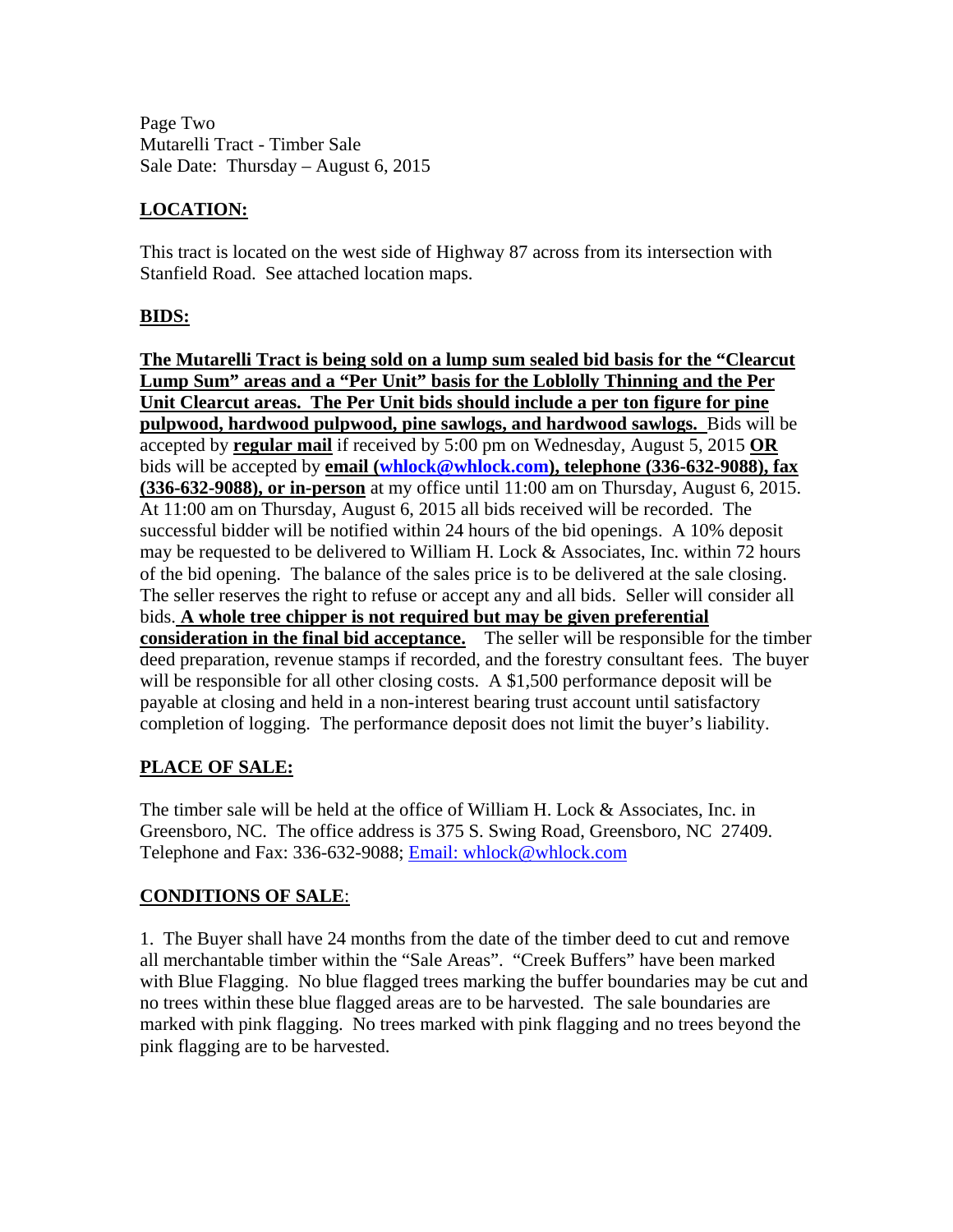Page Three Mutarelli Tract - Timber Sale Sale Date: Thursday – August 6, 2015

2. The Buyer shall access the tract from Highway 87 along the southern gravel farm path leading into the wooded section of the tract. All access routes will need to be installed and/or maintained according to all North Carolina Best Management Practices, Forest Practice Guidelines, and any applicable river basin or watershed rules. All roadways must remain open and passable by ordinary traffic at all times. The roadways must be left in similar condition at the completion of the harvesting operation as they were at the beginning of the harvesting operation, reasonable wear and tear accepted. Call W.H. Lock if there are questions concerning access routes.

3. The Buyer is responsible for maintaining a clean site. No equipment parts, trash, tires or other debris created as a result of the harvesting operation shall be left on the property. It shall be the Buyer's responsibility to clean up any hazardous material or chemical waste spills including but not limited to Diesel Fuel, Hydraulic Fluid, Machine Oil, and/or Gasoline upon the subject property if deposited as a result of the harvesting operation. Responsibility will include any required remediation including but not limited to the removal of contaminated soils.

4. Harvesting operations must not interfere with any farming operations and farming operations must not interfere with any harvesting operations. Decking, loading or hauling will not be permitted in any existing open fields or pastures immediately adjacent to the timber. Deck sites must be smoothed when completed and re-seeded if necessary. Logging debris at the deck site must be piled in one area.

5. The Buyer is responsible for following all Federal, State, and local regulations regarding timber harvesting activities. If required, Buyer is responsible for obtaining any necessary permits or licenses required for timber harvesting. All logging operations must conform to North Carolina Best Management Practices, Forest Practices Guidelines, and any applicable river basin or watershed rules. The tract is within the Jordan Lake Watershed. In the event that a non-compliance situation is identified on the tract as a result of the harvesting operation, William H. Lock & Associates, Inc. will have the express right to suspend the harvesting operation until the situation is brought into compliance. No trees or other logging debris shall be left in or across the property boundary, sale cutting lines or access roads and paths.

6. All necessary property lines, corners and sale harvest boundaries have been marked with pink flagging. No flagged trees denoting the property and/or sale boundary shall be cut and no trees outside the boundary lines shall be cut. If trees marking the property lines or sale boundary are cut, North Carolina timber trespass laws may apply. No trees shall be cut to fall on a neighboring landowner's property or where potential damage may occur. If existing property corners are damaged or removed as a result of the harvesting operation, Buyer agrees to replace the markers at the correct surveyed location at their own expense.